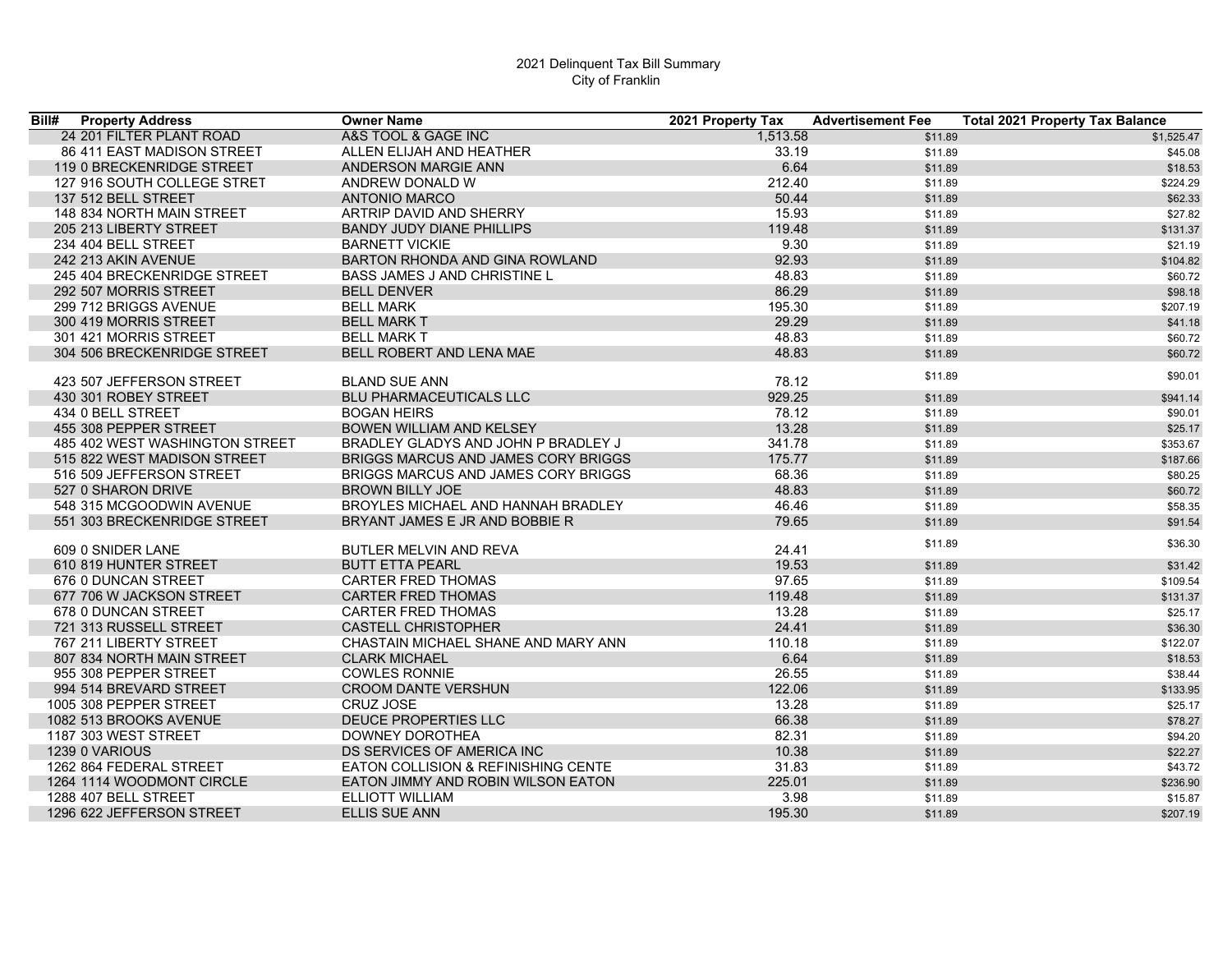| 1599 602 BREVARD STREET         | FREEMAN GEORGE AND DIANE             | 57.74  | \$11.89 | \$69.63  |
|---------------------------------|--------------------------------------|--------|---------|----------|
| 1647 317 NORTH HIGH STREET      | <b>GANN SUE</b>                      | 63.06  | \$11.89 | \$74.95  |
| 1713 916 WEST MADISON STREET    | <b>GILBERT MARY</b>                  | 175.77 | \$11.89 | \$187.66 |
|                                 |                                      |        |         |          |
| 1720 903 WESTERN DRIVE          | <b>GILMER KIMBERLY DAWN</b>          | 175.90 | \$11.89 | \$187.79 |
| 1767 402 BRECKENRIDGE STREET    | <b>GOODNIGHT BARBARA PHILLIPS</b>    | 48.83  | \$11.89 | \$60.72  |
| 1782 618 EMILIN LANE            | <b>GOSNELL DONALD TRUSTEE</b>        | 110.84 | \$11.89 | \$122.73 |
| 1834 113 ROBEY STREET           | <b>GREGORY BETTY FULCHER</b>         | 51.77  | \$11.89 | \$63.66  |
| 1838 416 SOUTH RAILROAD STREET  | <b>GREGORY DALE</b>                  | 29.29  | \$11.89 | \$41.18  |
| 1880 408 WEST WASHINGTON STREET | <b>GRIFFIN ELIZABETH BURRUS ETAL</b> | 78.12  | \$11.89 | \$90.01  |
| 1885 111 FAIRVIEW AVENUE        | <b>GRIFFIS DANA AND DAVID</b>        | 129.44 | \$11.89 | \$141.33 |
| 1905 922 WEST MADISON STREET    | <b>GUMM CLEO</b>                     | 73.24  | \$11.89 | \$85.13  |
| 1927 405 BRECKENRIDGE STREET    | <b>HALL IDA</b>                      | 5.31   | \$11.89 | \$17.20  |
| 1997 301 MCGOODWIN AVENUE       | HARP RODNEY J AND SHANNON D          | 73.01  | \$11.89 | \$84.90  |
| 2038 625 JACKSON STREET         | HARRISON CALVIN AND CHARLES          | 78.12  | \$11.89 | \$90.01  |
| 2053 508 BRECKENRIDGE STREET    | HASSELL BEVERLY THERESA              | 8.63   | \$11.89 | \$20.52  |
| 2055 0 JACKSON STREET           | <b>HASSELL WALTER</b>                | 5.31   | \$11.89 | \$17.20  |
| 2178 400 EAST CEDAR STREET      | <b>HOFFMAN RANDALL</b>               | 172.58 | \$11.89 | \$184.47 |
| 2183 1204 DEREK DRIVE           | HOGIN SPENCER LEE AND LESLIE N       | 165.94 | \$11.89 | \$177.83 |
| 2184 609 MAYES LANE             | <b>HOLCOMB MASON O</b>               | 78.12  | \$11.89 | \$90.01  |
| 2194 500 BELL STREET            | <b>HOLDER DOROTHY ETAL</b>           | 58.59  | \$11.89 | \$70.48  |
| 2211 308 PEPPER STREET          | <b>HOLLOWELL JOSEPH</b>              | 15.93  | \$11.89 | \$27.82  |
| 2242 505 JEFFERSON STREET       | <b>HORN ARDELIA ESTATE</b>           | 68.36  | \$11.89 | \$80.25  |
| 2269 612 LEMON STREET           | HUDSON WAYNE                         | 48.83  | \$11.89 | \$60.72  |
| 2279 304 JOHN J JOHNSON AVENUE  | <b>HUMBLE ANNA ESTATE</b>            | 68.36  | \$11.89 | \$80.25  |
| 2280 0 WALKER STREET            | <b>HUMBLE TOM HEIRS</b>              | 48.83  | \$11.89 | \$60.72  |
| 2301 408 CHESTNUT STREET        | <b>HUNTER CLAY AND BECKY</b>         | 117.18 | \$11.89 | \$129.07 |
|                                 |                                      |        | \$11.89 | \$158.37 |
| 2530 0 CLARK STREET             | JONES JOSEPH M AND STEPHANIE         | 146.48 |         |          |
| 2538 404 KINGS AVENUE           | <b>JONES MAE AGNES</b>               | 83.63  | \$11.89 | \$95.52  |
| 2568 304 CEMETERY STREET        | <b>KEARNS DAN</b>                    | 673.78 | \$11.89 | \$685.67 |
| 2585 0 EAST CEDAR STREET        | <b>KELLEY PAUL SCOTT</b>             | 585.90 | \$11.89 | \$597.79 |
| 2586 402 NORTH RAILROAD STREET  | KELLEY PAUL SCOTT                    | 59.74  | \$11.89 | \$71.63  |
| 2613 301 ROBEY STREET           | <b>KENTUCKY BLU LLC</b>              | 174.98 | \$11.89 | \$186.87 |
| 2709 424 HENDRICKS STREET       | KITCHENS GEORGE ESTATE               | 146.48 | \$11.89 | \$158.37 |
| 2740 417 NORTH HIGH STREET      | <b>KT RENTALS LLC</b>                | 66.38  | \$11.89 | \$78.27  |
| 2741 504 NORTH HIGH STREET      | <b>KT RENTALS LLC</b>                | 634.73 | \$11.89 | \$646.62 |
| 2744 0 TROTTER LANE             | KUMAR RAVINDER AND NEERAJ            | 165.27 | \$11.89 | \$177.16 |
| 2745 0 TROTTER LANE             | KUMAR RAVINDER AND NEERAJ            | 118.81 | \$11.89 | \$130.70 |
| 2747 0 SCOTTSVIILLE ROAD        | KUMAR RAVINDER AND VIBHA VASHISTHA   | 223.02 | \$11.89 | \$234.91 |
| 2857 4720 BOWLING GREEN ROAD    | LINDE LEASED EQUIPMENT               | 19.60  | \$11.89 | \$31.49  |
| 2884 400 PELHAM STREET          | LOCKHART BARBARA S                   | 43.80  | \$11.89 | \$55.69  |
| 2902 3590 NASHVILLE ROAD        | LOTTOLAND                            | 279.55 | \$11.89 | \$291.44 |
| 2915 125 MEMORIAL DRIVE         | LYN INDUSTRIES LLC                   | 929.25 | \$11.89 | \$941.14 |
| 2949 407 JEFFERSON STREET       | <b>MARINER JOANNA ANTHONY ETAL</b>   | 78.12  | \$11.89 | \$90.01  |
| 2970 0 CEMETERY STREET          | <b>MARTIN HENRY L AND CHASITY L</b>  | 19.91  | \$11.89 | \$31.80  |
|                                 |                                      |        |         |          |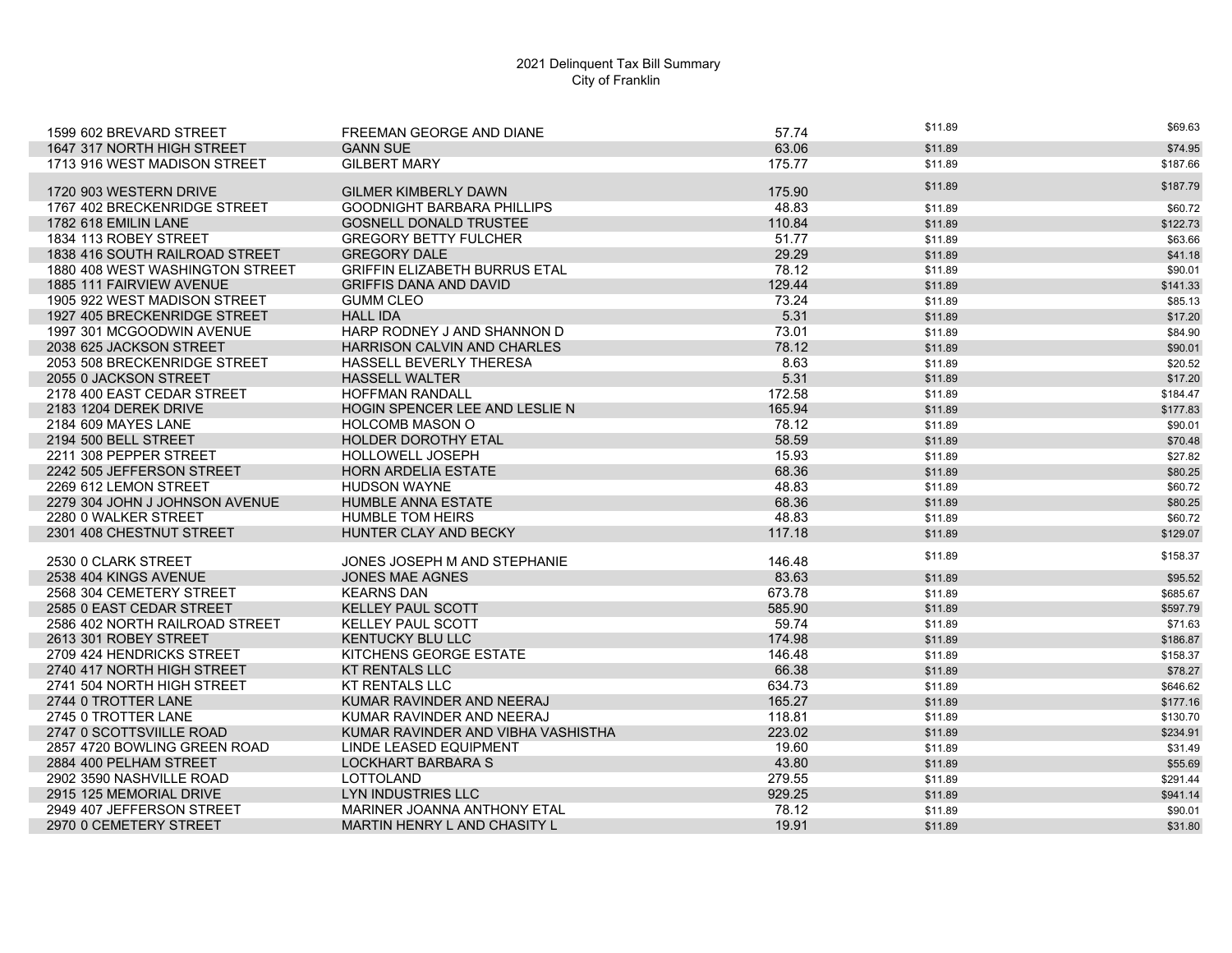| 3059 309 BRECKENRIDGE STREET    | <b>MCGLOTHIN MARY N ETAL</b>        | 58.59  | \$11.89 | \$70.48  |
|---------------------------------|-------------------------------------|--------|---------|----------|
| 3154 319 SUNSET CIRCLE          | <b>MILLER WILLIAM PERRY</b>         | 112.84 | \$11.89 | \$124.73 |
| 3195 834 NORTH MAIN STREET      | MODERN CONCEPT HOME DESIGNS LLC     | 7.97   | \$11.89 | \$19.86  |
| 3196 834 NORTH MAIN STREET      | MODERN CONCEPT HOME DESIGNS LLC     | 9.30   | \$11.89 | \$21.19  |
| 3219 509 WEST STREET            | MOORE ELSIE ESTATE                  | 79.65  | \$11.89 | \$91.54  |
| 3235 512 BREVARD STREET         | <b>MORAN DALE</b>                   | 48.83  | \$11.89 | \$60.72  |
| 3238 511 BRECKENRIDGE STREET    | <b>MORAN DALE AND NIDA</b>          | 68.36  | \$11.89 | \$80.25  |
| 3243 115 MORGANTOWN ROAD        | <b>MORGAN JUNE W</b>                | 39.83  | \$11.89 | \$51.72  |
| 3252 404 MCGOODWIN AVENUE       | MOUNT KEVIN J AND KRYSTEN N         | 131.42 | \$11.89 | \$143.31 |
| 3253 318 NORTH MAIN STREET      | <b>MOUNT KEVIN JAMES</b>            | 258.86 | \$11.89 | \$270.75 |
| 3290 504 STEWART AVENUE         | <b>NEAL HERMIS</b>                  | 68.36  | \$11.89 | \$80.25  |
| 3303 627 JACKSON STREET         | <b>NEVILS JOSEPH</b>                | 78.12  | \$11.89 | \$90.01  |
| 3310 303 DUNCAN STREET          | NEWLAND RICHARD L                   | 103.54 | \$11.89 | \$115.43 |
| 3414 713 SHERWOOD DRIVE         | OWENS GARY L AND BILLY MICHAEL OWEN | 111.51 | \$11.89 | \$123.40 |
| 3440 210 JOHNSON STREET         | PARTINGER JOHN M                    | 45.80  | \$11.89 | \$57.69  |
| 3441 409 BRECKENRIDGE STREET    | PARTINGER MARY HENRY                | 39.06  | \$11.89 | \$50.95  |
| 3444 0 BOWLING GREEN ROAD       | PATEL SIMRAN V AND KHUSHBOO V PATEL | 411.53 | \$11.89 | \$423.42 |
| 3475 0 MORRIS STREET            | <b>PEARSON LULA</b>                 | 7.97   | \$11.89 | \$19.86  |
| 3476 215 EAST STREET            | PEARSON MARY JUNELLE                | 82.31  | \$11.89 | \$94.20  |
| 3485 306 JOHN J JOHNSON AVENUE  | PENSON ALICE K JAMES                | 78.12  | \$11.89 | \$90.01  |
| 3673 502 BELL STREET            | <b>RANSOM HAZEL</b>                 | 68.36  | \$11.89 | \$80.25  |
| 3677 614 BREVARD STREET         | <b>RATHER DOUGLAS MRS</b>           | 58.59  | \$11.89 | \$70.48  |
| 3687 6111 NASHVILLE ROAD        | <b>REALTY UP LLC</b>                | 63.06  | \$11.89 | \$74.95  |
| 3764 834 NORTH MAIN STREET      | <b>RENICK RAY</b>                   | 11.95  | \$11.89 | \$23.84  |
| 3805 0 PEACH STREET             | RIGSBY EARL DAVIS ETAL              | 58.59  | \$11.89 | \$70.48  |
| 3834 211 CHERRY STREET          | <b>ROACH LULA M</b>                 | 229.48 | \$11.89 | \$241.37 |
| 3854 108 CHERRY STREET          | ROBERTS DEANNA                      | 79.65  | \$11.89 | \$91.54  |
| 3858 218 EAST CEDAR STREET      | ROBERTS MARY AND LORENE MCCOY       | 48.83  | \$11.89 | \$60.72  |
| 3860 521 EAST WASHINGTON STREET | ROBERTS WINSTON AND JUDY            | 50.44  | \$11.89 | \$62.33  |
| 3862 303 AKIN AVENUE            | ROBERTSON PATRICIA ELLEN            | 126.11 | \$11.89 | \$138.00 |
| 3867 0 PELHAM STREET            | ROBEY EMMETT                        | 10.62  | \$11.89 | \$22.51  |
| 3937 0 JACKSON STREET           | <b>RYAN OPHELIA ESTATE</b>          | 68.36  | \$11.89 | \$80.25  |
| 3969 816 WEST MADISON STREET    | SAMUELS CAROL A AND TONY D SAMUELS  | 86.29  | \$11.89 | \$98.18  |
| 3970 615 JEFFERSON STREET       | <b>SAMUELS JEWEL</b>                | 59.74  | \$11.89 | \$71.63  |
| 4091 618 JACKSON STREET         | SIMPSON DENISE H BRIANA N SWAN      | 78.12  | \$11.89 | \$90.01  |
| 4127 405 JACKSON STREET         | <b>SMITH EVER MAE</b>               | 39.83  | \$11.89 | \$51.72  |
| 4129 617 JACKSON STREET         | SMITH FRANK T                       | 78.12  | \$11.89 | \$90.01  |
| 4131 511 JACKSON STREET         | <b>SMITH JACK</b>                   | 78.12  | \$11.89 | \$90.01  |
| 4162 0 TIMBERLANE DRIVE         | SODHI GURMEET AND ISHITA GHELANI    | 26.55  | \$11.89 | \$38.44  |
| 4163 4000 NASHVILLE ROAD        | SOL AZTECA FRANKLIN II INC          | 20.96  | \$11.89 | \$32.85  |
| 4189 0 NASHVILLE ROAD           | SOUTHERN KENTUCKY AUTO AND TRUCK SA | 159.30 | \$11.89 | \$171.19 |
| 4560 817 SNIDER LANE            | TROUTT WILLIAM AND GEORGIA          | 112.84 | \$11.89 | \$124.73 |
| 4580 513 SARVER STREET          | TURLEY JEFFREY AND VANESSA          | 111.51 | \$11.89 | \$123.40 |
| 4645 610 NORTH MAIN STREET      | <b>VAUGHN TERRY AND IRENE</b>       | 305.33 | \$11.89 | \$317.22 |
| 4685 306 FAIRVIEW AVENUE        | <b>WALKER ROXANNE MARIE</b>         | 10.62  | \$11.89 | \$22.51  |
| 4795 0 FAIRVIEW AVENUE          | WHITTIMORE DAVID ONEGIL AND REBECCA | 58.59  | \$11.89 | \$70.48  |
|                                 |                                     |        |         |          |